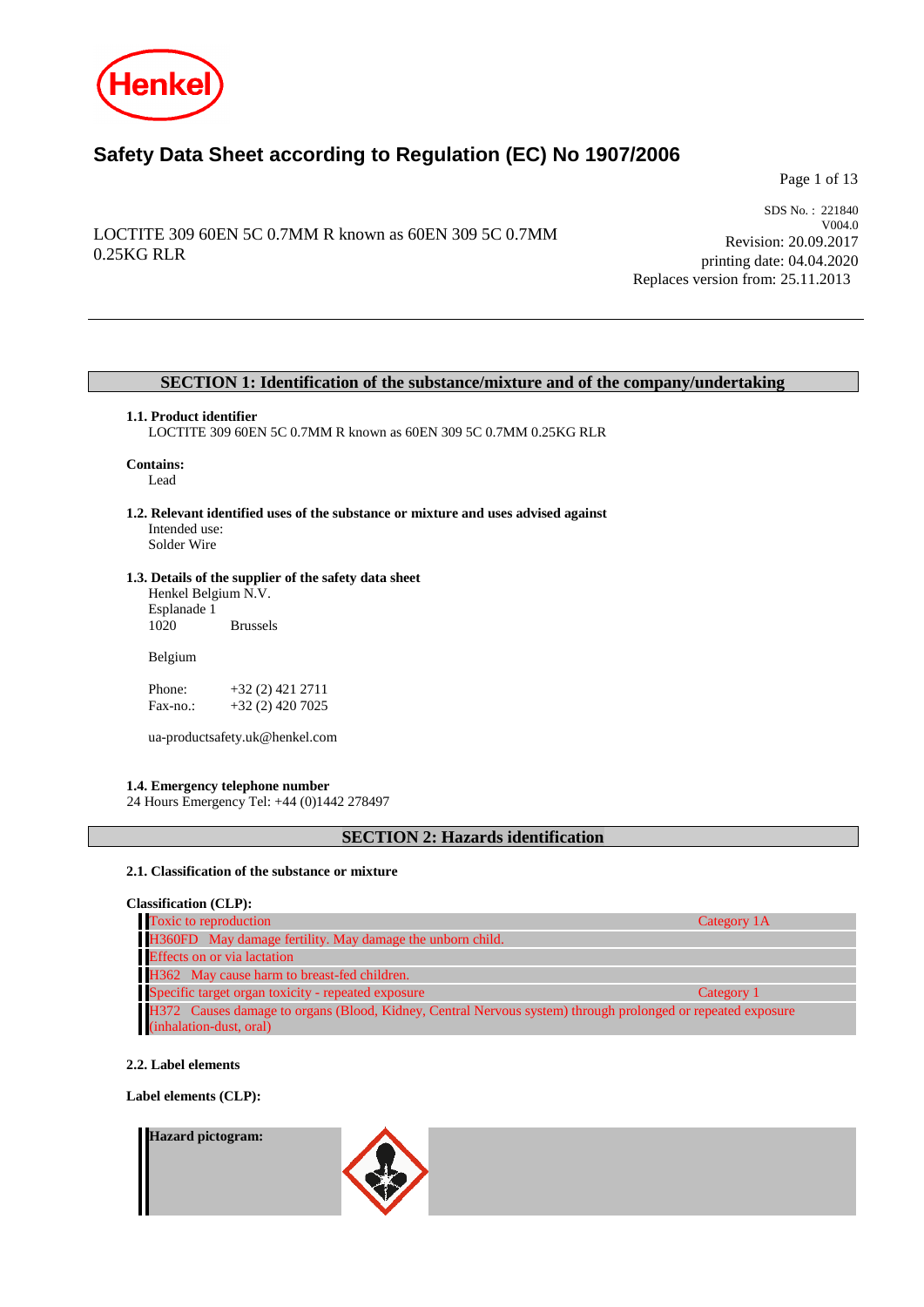| <b>Signal word:</b>                                | Danger                                                                                                                                                                                                                                             |
|----------------------------------------------------|----------------------------------------------------------------------------------------------------------------------------------------------------------------------------------------------------------------------------------------------------|
|                                                    |                                                                                                                                                                                                                                                    |
| <b>Hazard statement:</b>                           | H360FD May damage fertility. May damage the unborn child.<br>H362 May cause harm to breast-fed children.<br>H372 Causes damage to organs (Blood, Kidney, Central Nervous system) through<br>prolonged or repeated exposure (inhalation-dust, oral) |
|                                                    |                                                                                                                                                                                                                                                    |
| <b>Supplemental information</b>                    | Restricted to professional users.<br>Contains Rosin; Rosin, reaction products with acrylic acid. May produce an allergic<br>reaction.                                                                                                              |
|                                                    |                                                                                                                                                                                                                                                    |
| <b>Precautionary statement:</b><br>Prevention      | P201 Obtain special instructions before use.<br>P261 Avoid breathing fume.<br>P263 Avoid contact during pregnancy and while nursing.<br>P280 Wear protective gloves/protective clothing.                                                           |
|                                                    |                                                                                                                                                                                                                                                    |
| <b>Precautionary statement:</b><br><b>Response</b> | P308+P313 IF exposed or concerned: Get medical advice/attention.                                                                                                                                                                                   |

### **2.3. Other hazards**

This product contains modified rosin.

Avoid breathing fumes given out during soldering.

Flux fumes may irritate the nose, throat and lungs and may after prolonged/repeated exposure give an allergic reaction (asthma). After handling solder wash hands with soap and water before eating, drinking or smoking.

Keep out of reach of children.

Regulations forbid the use of lead solder in any private or public drinking water supply system.

Do not heat above 500 °C

Not fulfilling Persistent, Bioaccumulative and Toxic (PBT), very Persistent and very Bioaccumulative (vPvB) criteria.

# **SECTION 3: Composition/information on ingredients**

## **3.2. Mixtures**

## **Declaration of the ingredients according to CLP (EC) No 1272/2008:**

| <b>Hazardous</b> components<br>CAS-No.                   | <b>EC Number</b><br><b>REACH-Reg No.</b> | content     | <b>Classification</b>                                                                                                     |
|----------------------------------------------------------|------------------------------------------|-------------|---------------------------------------------------------------------------------------------------------------------------|
| Lead<br>7439-92-1                                        | $231 - 100 - 4$<br>01-2119513221-59      | $25 - 50%$  | Lact.<br>H <sub>362</sub><br>STOT RE 1: Inhalation - dust<br>H372<br>STOT RE 1: Oral<br>H372<br>Repr. 1A<br><b>H360FD</b> |
| Tin<br>7440-31-5                                         | $231 - 141 - 8$<br>01-2119486474-28      | 50-100 %    |                                                                                                                           |
| Rosin<br>8050-09-7                                       | 232-475-7<br>01-2119480418-32            | $0.1 < 1\%$ | Skin Sens. 1<br>H317                                                                                                      |
| Rosin, reaction products with acrylic acid<br>83137-13-7 | 280-192-2                                | $0.1 < 1\%$ | Skin Sens. 1<br>H <sub>3</sub> 17                                                                                         |

**For full text of the H - statements and other abbreviations see section 16 "Other information". Substances without classification may have community workplace exposure limits available.**

## **SECTION 4: First aid measures**

#### **4.1. Description of first aid measures**

Inhalation: Move to fresh air. If symptoms persist, seek medical advice.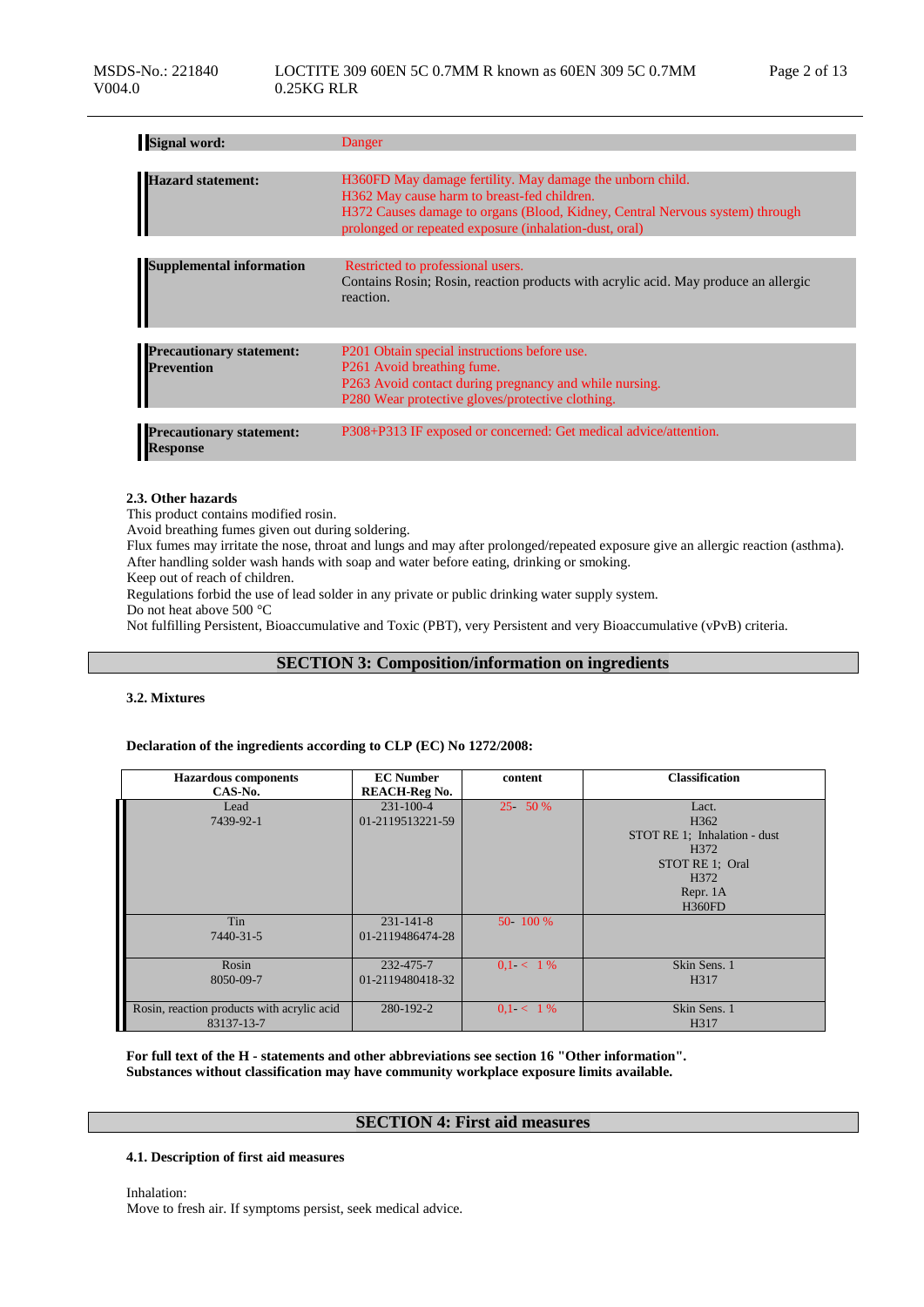Skin contact: Rinse with running water and soap. Obtain medical attention if irritation persists.

Eye contact: Flush eyes with plenty of water for at least 5 minutes. If irritation persists seek medical attention.

Ingestion: Do not induce vomiting. Seek medical advice.

#### **4.2. Most important symptoms and effects, both acute and delayed**

Flux fumes may irritate the nose, throat and lungs and may after prolonged/repeated exposure give an allergic reaction (asthma).

Prolonged or repeated contact may cause skin irritation.

Prolonged or repeated contact may cause eye irritation.

**4.3. Indication of any immediate medical attention and special treatment needed**

See section: Description of first aid measures

# **SECTION 5: Firefighting measures**

**5.1. Extinguishing media Suitable extinguishing media:** Carbon dioxide, foam, powder Fine water spray

**Extinguishing media which must not be used for safety reasons:** Do not use water on fires where molten metal is present.

#### **5.2. Special hazards arising from the substance or mixture**

High temperatures may produce heavy metal dust, fumes or vapours. The flux medium will give rise to irritating fumes.

#### **5.3. Advice for firefighters**

Wear self-contained breathing apparatus.

#### **Additional information:**

The product itself does not burn. Any fire extinguishing action should be appropriate to the surroundings.

# **SECTION 6: Accidental release measures**

### **6.1. Personal precautions, protective equipment and emergency procedures**

Avoid contact with skin and eyes. Wear protective equipment. Ensure adequate ventilation.

#### **6.2. Environmental precautions**

Do not empty into drains / surface water / ground water.

# **6.3. Methods and material for containment and cleaning up**

Scrape up spilled material and place in a closed container for disposal.

### **6.4. Reference to other sections**

See advice in section 8

**SECTION 7: Handling and storage**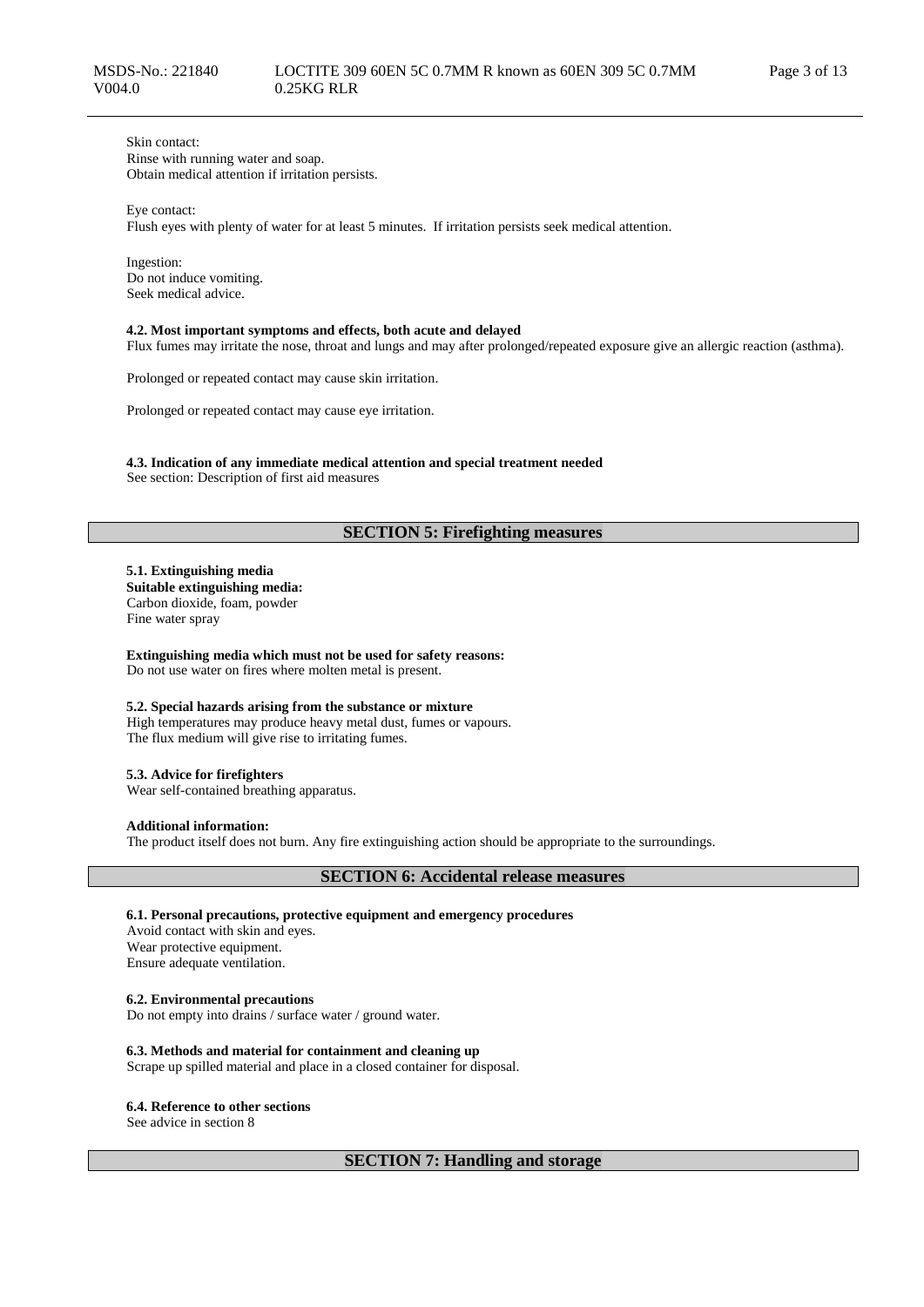# **7.1. Precautions for safe handling**

Extraction is necessary to remove fumes evolved during reflow. When using do not eat, drink or smoke. Wash hands before breaks and immediately after handling the product. See advice in section 8 Avoid breathing fumes given out during soldering. Do not heat above 500 °C

Hygiene measures:

Good industrial hygiene practices should be observed. Do not eat, drink or smoke while working. After handling solder wash hands with soap and water before eating, drinking or smoking.

# **7.2. Conditions for safe storage, including any incompatibilities**

Ensure good ventilation/extraction. Store in a cool, dry place. Refer to Technical Data Sheet

**7.3. Specific end use(s)** Solder Wire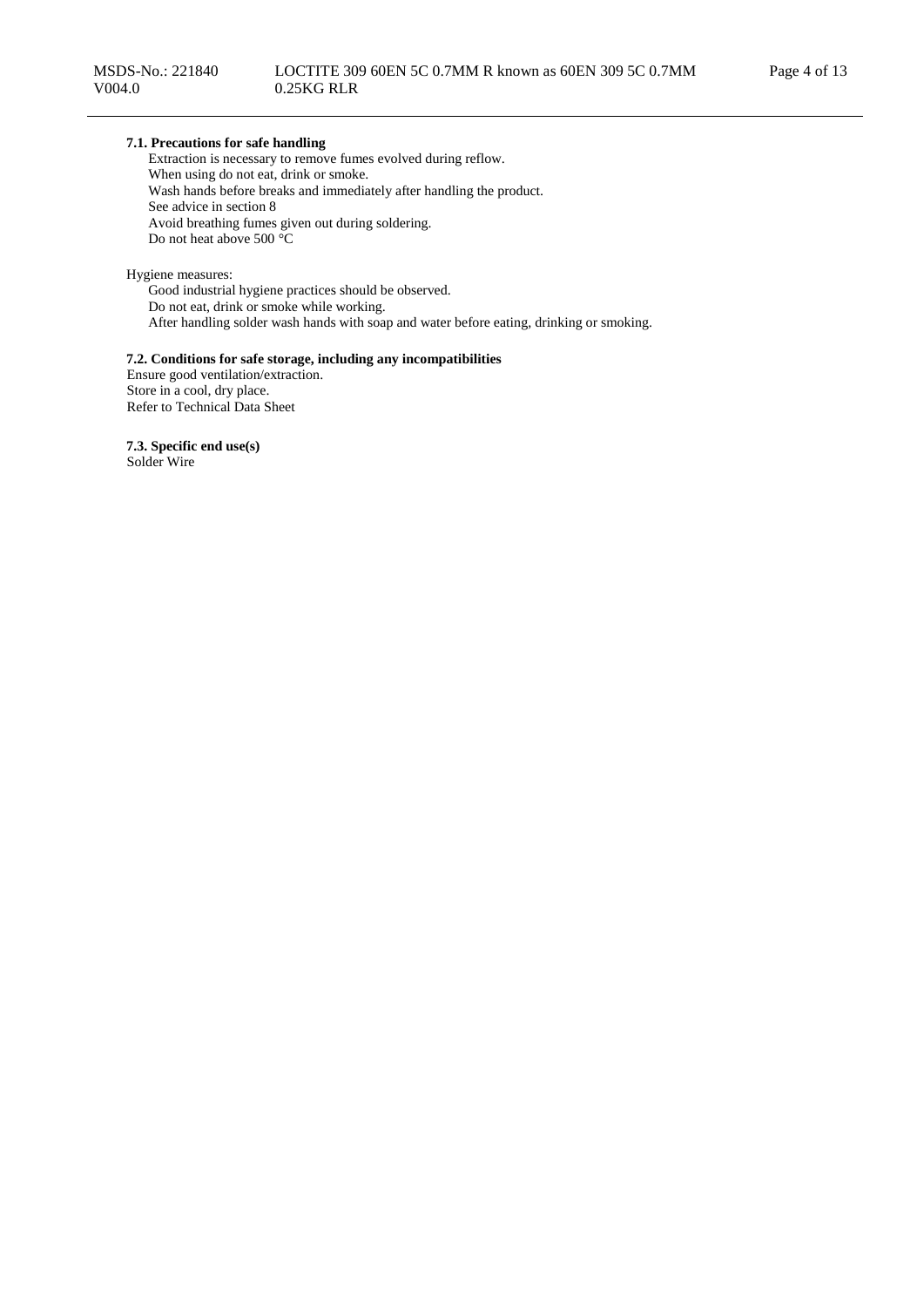# **SECTION 8: Exposure controls/personal protection**

# **8.1. Control parameters**

# **Occupational Exposure Limits**

Valid for

Great Britain

| <b>Ingredient [Regulated substance]</b>                                                  | ppm | mg/m <sup>3</sup> | Value type                           | Short term exposure limit<br>category / Remarks | <b>Regulatory list</b> |
|------------------------------------------------------------------------------------------|-----|-------------------|--------------------------------------|-------------------------------------------------|------------------------|
| Lead<br>7439-92-1<br><b>ILEAD AND LEAD COMPOUNDS,</b><br>OTHER THAN LEAD ALKYLS (AS PB)] |     | 0,15              | Time Weighted Average<br>(TWA):      |                                                 | EH40 WEL               |
| Lead<br>7439-92-1<br><b>INORGANIC LEAD AND ITS</b><br><b>COMPOUNDS</b>                   |     | 0,15              | Time Weighted Average<br>(TWA):      |                                                 | EU OEL                 |
| Lead<br>7439-92-1<br>[LEAD AND ITS IONIC COMPOUNDS]                                      |     |                   | <b>Biological Limit Value:</b>       |                                                 | EU OEL II              |
| Rosin<br>8050-09-7<br>[ROSIN-BASED SOLDER FLUX FUME]                                     |     | 0.05              | Time Weighted Average<br>(TWA):      |                                                 | EH40 WEL               |
| Rosin<br>8050-09-7<br>[ROSIN-BASED SOLDER FLUX FUME]                                     |     | 0,15              | Short Term Exposure<br>Limit (STEL): |                                                 | EH40 WEL               |

# **Occupational Exposure Limits**

Valid for

Ireland

| <b>Ingredient [Regulated substance]</b>                                                                        | ppm | mg/m <sup>3</sup> | <b>Value type</b>                    | Short term exposure limit<br>category / Remarks | <b>Regulatory list</b> |
|----------------------------------------------------------------------------------------------------------------|-----|-------------------|--------------------------------------|-------------------------------------------------|------------------------|
| Tin<br>7440-31-5<br>[TIN, METAL (AS SN)]                                                                       |     | 2                 | Time Weighted Average<br>(TWA):      | <b>Indicative OELV</b>                          | IR_OEL                 |
| Tin<br>7440-31-5<br><b>[TIN (INORGANIC COMPOUNDS AS</b><br>$SN$ ]                                              |     | $\overline{2}$    | Time Weighted Average<br>(TWA):      | Indicative                                      | <b>ECTLV</b>           |
| Lead<br>7439-92-1<br><b>[LEAD AND ITS COMPOUNDS (EXCEPT)</b><br>TETRAETHYL LEAD)]                              |     | 0,15              | Time Weighted Average<br>(TWA):      | <b>Binding OELV</b>                             | IR_OEL                 |
| Lead<br>7439-92-1<br><b>INORGANIC LEAD AND ITS</b><br>COMPOUNDS]                                               |     | 0.15              | Time Weighted Average<br>(TWA):      |                                                 | EU_OEL                 |
| Lead<br>7439-92-1<br>[LEAD AND ITS IONIC COMPOUNDS]                                                            |     |                   | <b>Biological Limit Value:</b>       |                                                 | EU_OEL_II              |
| Rosin<br>8050-09-7<br><b>IROSIN CORE SOLDER PYROLYSIS</b><br>PRODUCTS (AS AIRBORNE TOTAL<br><b>RESIN ACID)</b> |     | 0.05              | Time Weighted Average<br>(TWA):      |                                                 | $IR$ <sup>OEL</sup>    |
| Rosin<br>8050-09-7<br><b>[ROSIN CORE SOLDER PYROLYSIS</b><br>PRODUCTS (AS AIRBORNE TOTAL<br><b>RESIN ACID)</b> |     | 0.15              | Short Term Exposure<br>Limit (STEL): |                                                 | IR_OEL                 |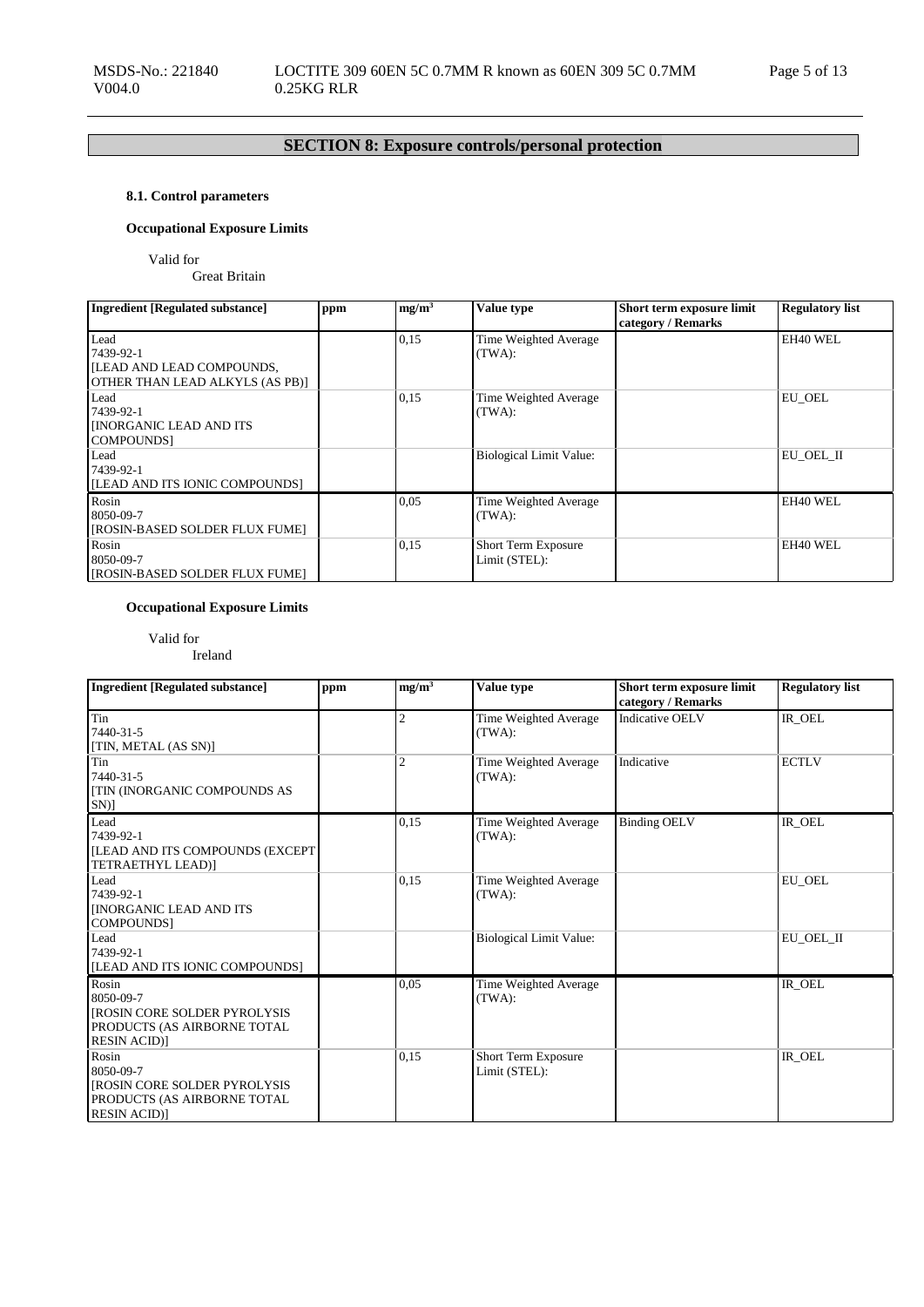# **Predicted No-Effect Concentration (PNEC):**

| Name on list       | <b>Environmental Exposure</b> |        | <b>Value</b>          |     |                                   |        | <b>Remarks</b> |
|--------------------|-------------------------------|--------|-----------------------|-----|-----------------------------------|--------|----------------|
|                    | <b>Compartment</b>            | period |                       |     |                                   | others |                |
| Lead               |                               |        | mg/l<br>$5,6 \mu g/l$ | ppm | mg/kg                             |        |                |
| 7439-92-1          | aqua<br>(freshwater)          |        |                       |     |                                   |        |                |
| Lead               | aqua (marine                  |        | $3,4 \mu g/l$         |     |                                   |        |                |
| 7439-92-1          | water)                        |        |                       |     |                                   |        |                |
| Lead               | sediment                      |        |                       |     | 174 mg/kg                         |        |                |
| 7439-92-1          | (freshwater)                  |        |                       |     |                                   |        |                |
| Lead               | sediment                      |        |                       |     | $164$ mg/kg                       |        |                |
| 7439-92-1          | (marine water)                |        |                       |     |                                   |        |                |
| Lead<br>7439-92-1  | soil                          |        |                       |     | $147 \frac{\text{mg}}{\text{kg}}$ |        |                |
| Lead               | oral                          |        |                       |     | $10,9$ mg/kg                      |        |                |
| 7439-92-1          |                               |        |                       |     |                                   |        |                |
| Lead               | sewage                        |        | $100 \mu g/l$         |     |                                   |        |                |
| 7439-92-1          | treatment plant               |        |                       |     |                                   |        |                |
|                    | (STP)                         |        |                       |     |                                   |        |                |
| Tin<br>7440-31-5   | aqua<br>(freshwater)          |        |                       |     |                                   |        |                |
| Tin                | aqua (marine                  |        |                       |     |                                   |        |                |
| 7440-31-5          | water)                        |        |                       |     |                                   |        |                |
| Tin                | sewage                        |        |                       |     |                                   |        |                |
| 7440-31-5          | treatment plant               |        |                       |     |                                   |        |                |
| Tin                | (STP)<br>sediment             |        |                       |     |                                   |        |                |
| 7440-31-5          | (freshwater)                  |        |                       |     |                                   |        |                |
| Tin                | sediment                      |        |                       |     |                                   |        |                |
| 7440-31-5          | (marine water)                |        |                       |     |                                   |        |                |
| Tin                | Air                           |        |                       |     |                                   |        |                |
| 7440-31-5          |                               |        |                       |     |                                   |        |                |
| Tin                | soil                          |        |                       |     |                                   |        |                |
| 7440-31-5<br>Tin   |                               |        |                       |     |                                   |        |                |
| 7440-31-5          | Predator                      |        |                       |     |                                   |        |                |
| Rosin              | aqua                          |        | $0,002$ mg/l          |     |                                   |        |                |
| 8050-09-7          | (freshwater)                  |        |                       |     |                                   |        |                |
| Rosin              | aqua (marine                  |        | 0,0002                |     |                                   |        |                |
| 8050-09-7          | water)                        |        | mg/1                  |     |                                   |        |                |
| Rosin              | sediment                      |        |                       |     | 0.007                             |        |                |
| 8050-09-7          | (freshwater)                  |        |                       |     | mg/kg                             |        |                |
| Rosin              | sediment                      |        |                       |     | 0,001                             |        |                |
| 8050-09-7<br>Rosin | (marine water)<br>soil        |        |                       |     | mg/kg<br>0,0001                   |        |                |
| 8050-09-7          |                               |        |                       |     | mg/kg                             |        |                |
| Rosin              | sewage                        |        | $1000$ mg/l           |     |                                   |        |                |
| 8050-09-7          | treatment plant               |        |                       |     |                                   |        |                |
|                    | (STP)                         |        |                       |     |                                   |        |                |
| Rosin              | aqua                          |        | $0,016$ mg/l          |     |                                   |        |                |
| 8050-09-7          | <i>(intermittent)</i>         |        |                       |     |                                   |        |                |
|                    | releases)                     |        |                       |     |                                   |        |                |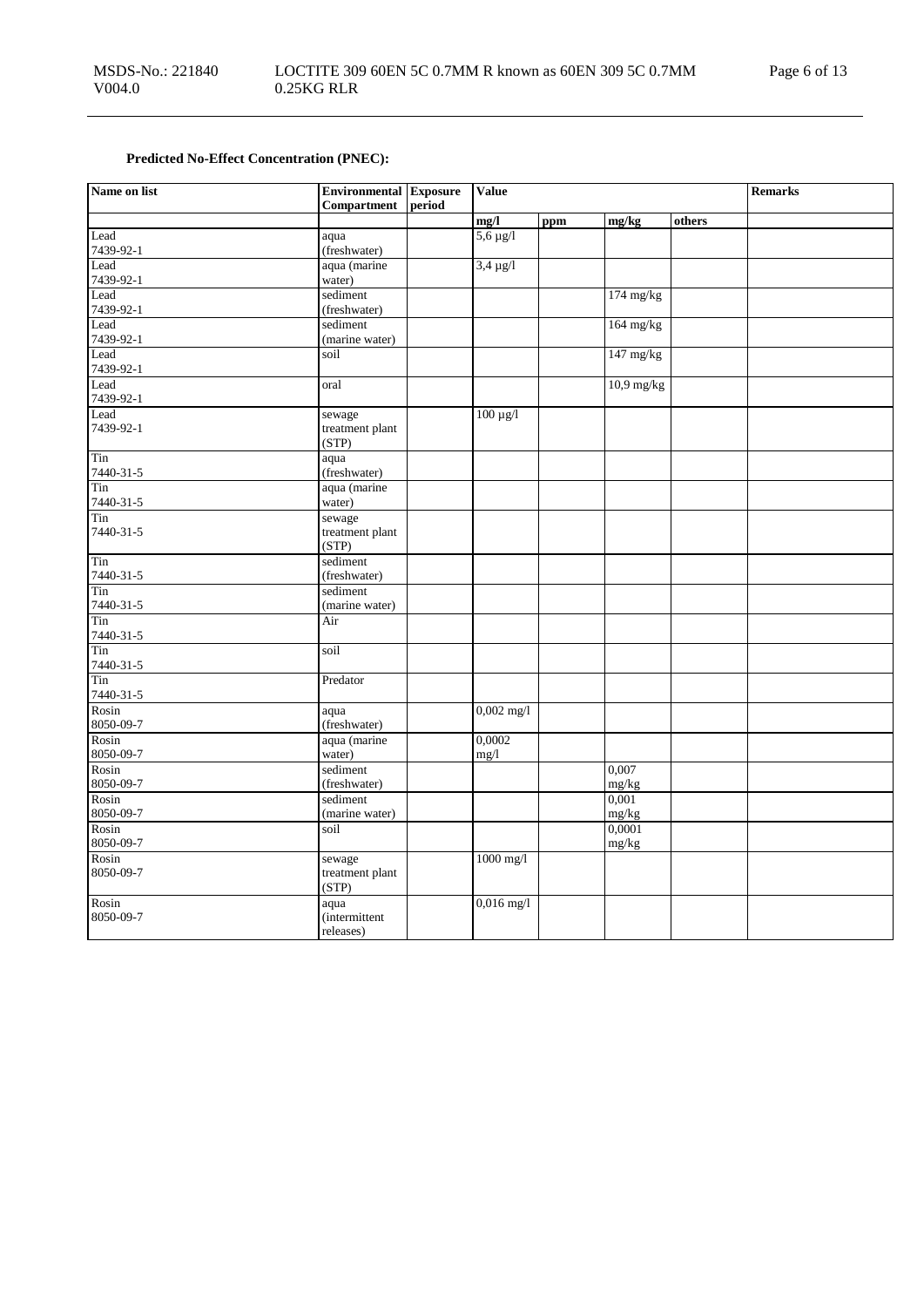## **Derived No-Effect Level (DNEL):**

| Name on list       | <b>Application</b><br>Area | Route of<br><b>Exposure</b> | <b>Health Effect</b>                        | <b>Exposure</b><br><b>Time</b> | Value                            | <b>Remarks</b> |
|--------------------|----------------------------|-----------------------------|---------------------------------------------|--------------------------------|----------------------------------|----------------|
| Tin<br>7440-31-5   | General<br>population      | dermal                      | Long term<br>exposure -<br>systemic effects |                                | $80 \text{ mg/kg}$               |                |
| Tin<br>7440-31-5   | Workers                    | inhalation                  | Long term<br>exposure -<br>systemic effects |                                | $71 \text{ mg/m}$                |                |
| Tin<br>7440-31-5   | Workers                    | dermal                      | Long term<br>exposure -<br>systemic effects |                                | $10 \text{ mg/kg}$               |                |
| Tin<br>7440-31-5   | General<br>population      | inhalation                  | Long term<br>exposure -<br>systemic effects |                                | $17$ mg/m $3$                    |                |
| Tin<br>7440-31-5   | General<br>population      | oral                        | Long term<br>exposure -<br>systemic effects |                                | $5 \ \mathrm{mg/kg}$             |                |
| Rosin<br>8050-09-7 | Workers                    | inhalation                  | Long term<br>exposure -<br>systemic effects |                                | $117$ mg/m $3$                   |                |
| Rosin<br>8050-09-7 | Workers                    | dermal                      | Long term<br>exposure -<br>systemic effects |                                | $17 \text{ mg/kg}$               |                |
| Rosin<br>8050-09-7 | General<br>population      | inhalation                  | Long term<br>exposure -<br>systemic effects |                                | 35 mg/m3                         |                |
| Rosin<br>8050-09-7 | General<br>population      | dermal                      | Long term<br>exposure -<br>systemic effects |                                | $10 \text{ mg/kg}$               |                |
| Rosin<br>8050-09-7 | General<br>population      | oral                        | Long term<br>exposure -<br>systemic effects |                                | $10 \frac{\text{mg}}{\text{kg}}$ |                |

**Biological Exposure Indices:**

None

#### **8.2. Exposure controls:**

Engineering controls:

Extraction is necessary to remove fumes evolved during reflow.

Where reasonably practicable this should be achieved by the use of local exhaust ventilation and good general extraction. Ensure good ventilation/extraction.

Respiratory protection:

Ensure adequate ventilation.

An approved mask or respirator fitted with an organic vapour cartridge should be worn if the product is used in a poorly ventilated area

In case of aerosol formation, we recommend wearing of appropriate respiratory protection equipment with ABEK P2 filter (EN 14387).

This recommendation should be matched to local conditions.

Hand protection:

Please note that in practice the working life of chemical resistant gloves may be considerably reduced as a result of many influencing factors (e.g. temperature). Suitable risk assessment should be carried out by the end user. If signs of wear and tear are noticed then the gloves should be replaced.

The use of chemical resistant gloves such as Nitrile is recommended.

Eye protection:

Safety glasses with sideshields or chemical safety goggles should be worn if there is a risk of splashing. Protective eye equipment should conform to EN166.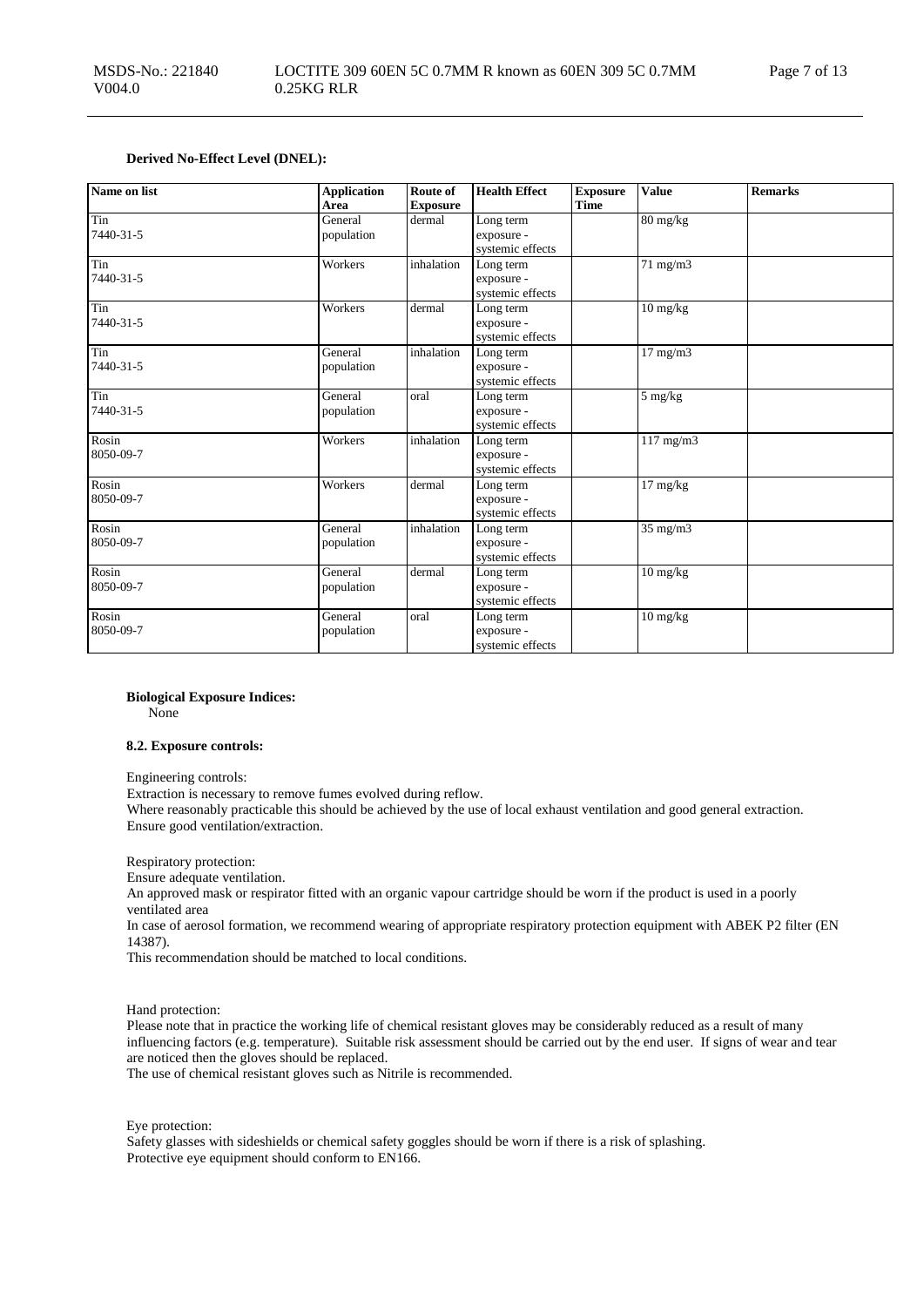Skin protection:

Wear suitable protective clothing.

Protective clothing should conform to EN 14605 for liquid splashes or to EN 13982 for dusts.

Advices to personal protection equipment:

The information provided on personal protective equipment is for guidance purposes only. A full risk assessment should be conducted prior to using this product to determine the appropriate personal protective equipment to suit local conditions. Personal protective equipment should conform to the relevant EN standard.

# **SECTION 9: Physical and chemical properties**

|  | 9.1. Information on basic physical and chemical properties |  |  |  |  |  |  |
|--|------------------------------------------------------------|--|--|--|--|--|--|
|--|------------------------------------------------------------|--|--|--|--|--|--|

| Appearance                             | solid                               |
|----------------------------------------|-------------------------------------|
|                                        | grey                                |
| Odor                                   | None                                |
| Odour threshold                        | No data available / Not applicable  |
|                                        |                                     |
|                                        |                                     |
| pH                                     | Not applicable                      |
| Melting point                          | 183,0 - 188,0 °C (361.4 - 370.4 °F) |
| Solidification temperature             | No data available / Not applicable  |
| Initial boiling point                  | Not determined                      |
| Flash point                            | No data available / Not applicable  |
| Evaporation rate                       | No data available / Not applicable  |
| Flammability                           | No data available / Not applicable  |
| <b>Explosive limits</b>                | No data available / Not applicable  |
| Vapour pressure                        | Not applicable                      |
| Relative vapour density:               | No data available / Not applicable  |
| Density                                | $8,5000 \text{ g/cm}$ 3             |
| $\Omega$                               |                                     |
| <b>Bulk density</b>                    | No data available / Not applicable  |
| Solubility                             | No data available / Not applicable  |
| Solubility (qualitative)               | Insoluble                           |
| Partition coefficient: n-octanol/water | Not applicable                      |
| Auto-ignition temperature              | No data available / Not applicable  |
| Decomposition temperature              | No data available / Not applicable  |
| Viscosity                              | No data available / Not applicable  |
| Viscosity (kinematic)                  | No data available / Not applicable  |
| <b>Explosive properties</b>            | No data available / Not applicable  |
| Oxidising properties                   | No data available / Not applicable  |
|                                        |                                     |

# **9.2. Other information**

No data available / Not applicable

# **SECTION 10: Stability and reactivity**

### **10.1. Reactivity**

Solder alloy will react with concentrated nitric acid to produce toxic fumes of nitrogen oxides.

#### **10.2. Chemical stability**

Stable under recommended storage conditions.

### **10.3. Possibility of hazardous reactions**

See section reactivity

#### **10.4. Conditions to avoid**

No decomposition if stored and applied as directed.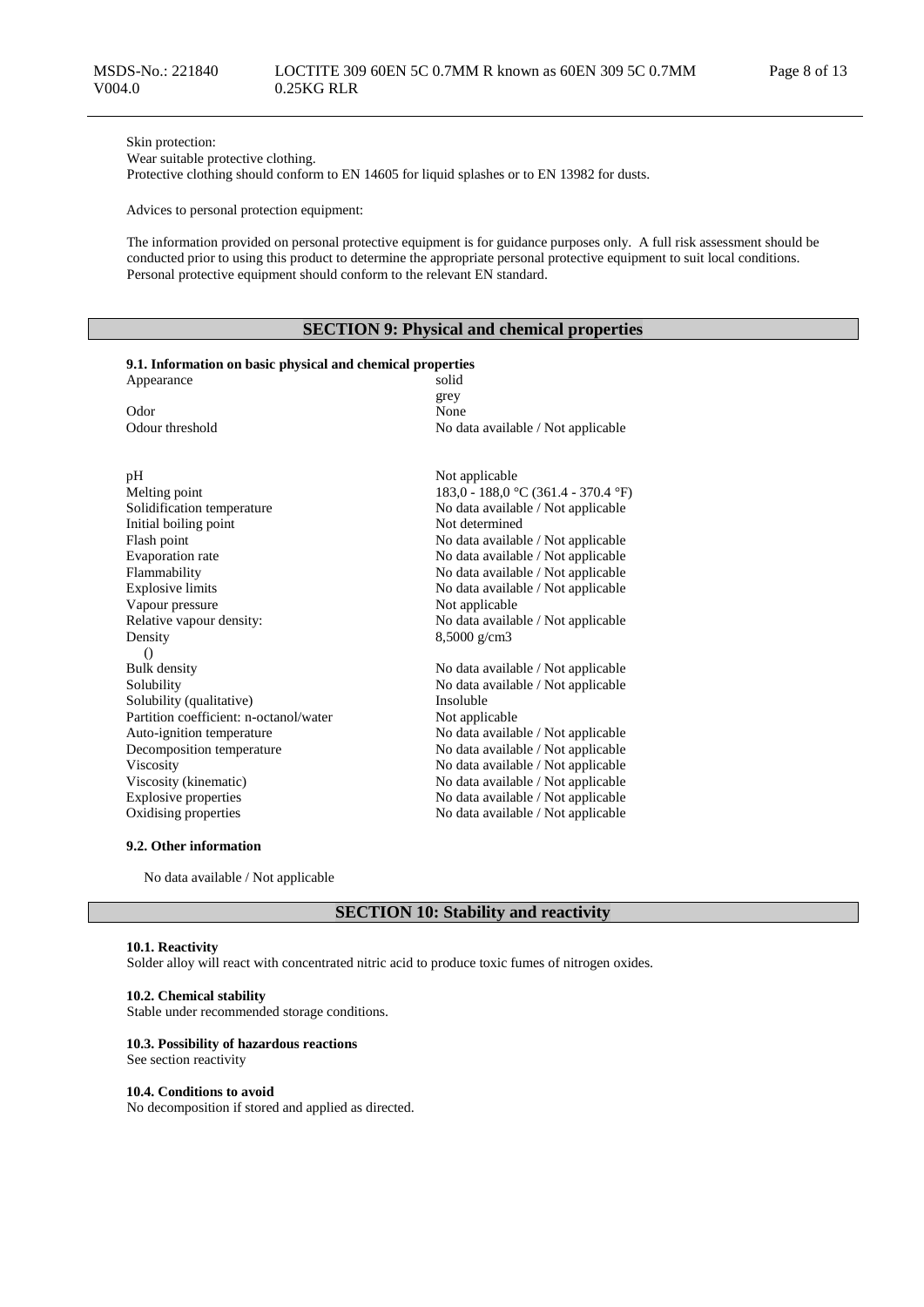#### **10.5. Incompatible materials**

See section reactivity.

#### **10.6. Hazardous decomposition products**

Thermal decomposition can lead to release of irritating gases and vapors.

# **SECTION 11: Toxicological information**

#### **11.1. Information on toxicological effects**

#### **General toxicological information:**

The mixture is classified based on the available hazard information for the ingredients as defined in the classification criteria for mixtures for each hazard class or differentiation in Annex I to Regulation (EC) No 1272/2008. Relevant available health/ecological information for the substances listed under Section 3 is provided in the following.

#### **STOT-repeated exposure:**

Causes damage to organs (Blood, Kidney, Central Nervous system) through prolonged or repeated exposure (inhalation-dust, oral)

#### **Inhalative toxicity:**

Fumes evolved at soldering temperatures will irritate the nose, throat and lungs. Prolonged or repeated exposure to flux fumes may result in sensitisation in sensitive workers.

#### **Dermal toxicity:**

This product is considered to have low dermal toxicity.

#### **Skin irritation:**

Fumes emitted during soldering may irritate the skin.

# **Eye irritation:**

Fumes emitted during soldering may irritate the eyes.

#### **Sensitizing:**

May cause allergic reaction.

#### **Reproductive toxicity:**

May damage fertility. May damage the unborn child. May cause harm to breast-fed children.

#### **Acute oral toxicity:**

| <b>Hazardous components</b> | <b>Value</b> | <b>Value</b>  | Route of    | <b>Exposure</b> | <b>Species</b> | <b>Method</b>             |
|-----------------------------|--------------|---------------|-------------|-----------------|----------------|---------------------------|
| CAS-No.                     | type         |               | application | time            |                |                           |
| Tin                         | LD50         | > 2.000 mg/kg | oral        |                 | rat            | OECD Guideline 423 (Acute |
| 7440-31-5                   |              |               |             |                 |                | Oral toxicity)            |
| Rosin                       | LD50         | $2.800$ mg/kg | oral        |                 | rat            | not specified             |
| 8050-09-7                   |              |               |             |                 |                |                           |

#### **Acute inhalative toxicity:**

| Hazard<br>: components<br>rdous<br>-1azar | ⁄ alue | ⁄ alue | <b>Route of</b>    | Exposure | <b>Species</b> | Method<br>. |
|-------------------------------------------|--------|--------|--------------------|----------|----------------|-------------|
| $\Lambda$ C $\Gamma$<br>-NO.<br>-A0-      | vpe    |        | . .<br>application | time     |                |             |

#### **Acute dermal toxicity:**

| <b>Hazardous components</b> | Value | Value                   | <b>Route of</b> | <b>Exposure</b> | <b>Species</b> | <b>Method</b>             |
|-----------------------------|-------|-------------------------|-----------------|-----------------|----------------|---------------------------|
| CAS-No.                     | tvpe  |                         | application     | time            |                |                           |
| Tin                         | LD50  | $>$ 2.000 mg/kg         | dermal          |                 | rat            | OECD Guideline 402 (Acute |
| 7440-31-5                   |       |                         |                 |                 |                | Dermal Toxicity)          |
| Rosin                       | LD50  | $> 2.000 \text{ mg/kg}$ | dermal          |                 | rat            | OECD Guideline 402 (Acute |
| 8050-09-7                   |       |                         |                 |                 |                | Dermal Toxicity)          |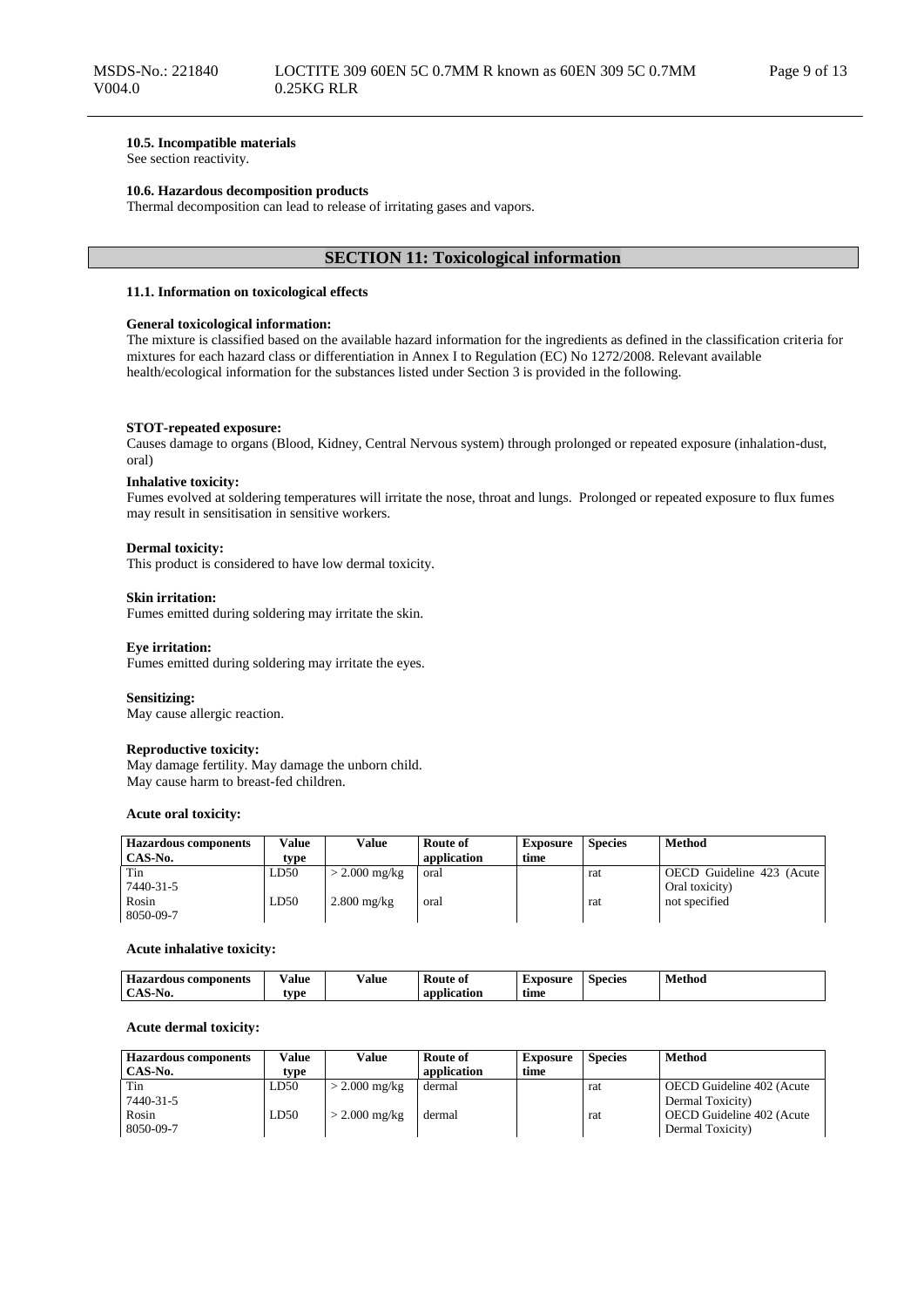# **Skin corrosion/irritation:**

| <b>Hazardous components</b> | <b>Result</b>  | <b>Exposure</b> | <b>Species</b> | Method                         |
|-----------------------------|----------------|-----------------|----------------|--------------------------------|
| CAS-No.                     |                | time            |                |                                |
| Tin                         | not irritating |                 | rabbit         | OECD Guideline 404 (Acute      |
| 7440-31-5                   |                |                 |                | Dermal Irritation / Corrosion) |
| Rosin                       | not irritating | 4 h             | rabbit         | OECD Guideline 404 (Acute      |
| 8050-09-7                   |                |                 |                | Dermal Irritation / Corrosion) |

### **Serious eye damage/irritation:**

| <b>Hazardous components</b><br>CAS-No. | <b>Result</b>  | <b>Exposure</b><br>time | <b>Species</b> | Method                      |
|----------------------------------------|----------------|-------------------------|----------------|-----------------------------|
| Tin                                    | not irritating |                         | rabbit         | OECD Guideline 405 (Acute   |
| 7440-31-5                              |                |                         |                | Eye Irritation / Corrosion) |
| Rosin                                  | not irritating |                         | rabbit         | OECD Guideline 405 (Acute   |
| 8050-09-7                              |                |                         |                | Eve Irritation / Corrosion) |

# **Germ cell mutagenicity:**

| <b>Hazardous components</b> | Result   | Type of study /      | <b>Metabolic</b>     | <b>Species</b> | <b>Method</b>                |
|-----------------------------|----------|----------------------|----------------------|----------------|------------------------------|
| CAS-No.                     |          | Route of             | activation /         |                |                              |
|                             |          | administration       | <b>Exposure time</b> |                |                              |
| Tin                         | negative | bacterial reverse    | with and without     |                | <b>OECD</b> Guideline 471    |
| 7440-31-5                   |          | mutation assay (e.g. |                      |                | (Bacterial Reverse Mutation) |
|                             |          | Ames test)           |                      |                | Assay)                       |
|                             | negative | in vitro mammalian   | with and without     |                | OECD Guideline 473 (In vitro |
|                             |          | chromosome           |                      |                | Mammalian Chromosome         |
|                             |          | aberration test      |                      |                | <b>Aberration Test</b> )     |
|                             | negative | mammalian cell       | with and without     |                | OECD Guideline 476 (In vitro |
|                             |          | gene mutation assay  |                      |                | Mammalian Cell Gene          |
|                             |          |                      |                      |                | <b>Mutation Test</b> )       |
| Rosin                       | negative | bacterial reverse    | with and without     |                | <b>OECD</b> Guideline 471    |
| 8050-09-7                   |          | mutation assay (e.g. |                      |                | (Bacterial Reverse Mutation) |
|                             |          | Ames test)           |                      |                | Assay)                       |

# **Reproductive toxicity:**

| <b>Hazardous substances</b><br>CAS-No. | <b>Result / Classification</b> | <b>Species</b> | <b>Exposure</b><br>time | <b>Species</b> | Method                                                                               |
|----------------------------------------|--------------------------------|----------------|-------------------------|----------------|--------------------------------------------------------------------------------------|
| Tin<br>7440-31-5                       | NOAEL $P = > 1.000$ mg/kg      | oral: gavage   | 56 days                 | rat            | OECD Guideline 421<br>(Reproduction $/$<br>Developmental Toxicity<br>Screening Test) |

# **Repeated dose toxicity**

| <b>Hazardous components</b><br>CAS-No. | Result                                | Route of<br>application | <b>Exposure time</b> /<br><b>Frequency of</b><br>treatment | <b>Species</b> | Method                                                                    |
|----------------------------------------|---------------------------------------|-------------------------|------------------------------------------------------------|----------------|---------------------------------------------------------------------------|
| Tin<br>7440-31-5                       | 1.000<br>$NOAEL \Rightarrow$<br>mg/kg | oral: gavage            | 28 davsdaily                                               | rat            | OECD Guideline 407<br>(Repeated Dose 28-Day Oral)<br>Toxicity in Rodents) |

# **SECTION 12: Ecological information**

#### **General ecological information:**

The mixture is classified based on the available hazard information for the ingredients as defined in the classification criteria for mixtures for each hazard class or differentiation in Annex I to Regulation (EC) No 1272/2008. Relevant available health/ecological information for the substances listed under Section 3 is provided in the following.

### **12.1. Toxicity**

#### **Ecotoxicity:**

Do not empty into drains / surface water / ground water.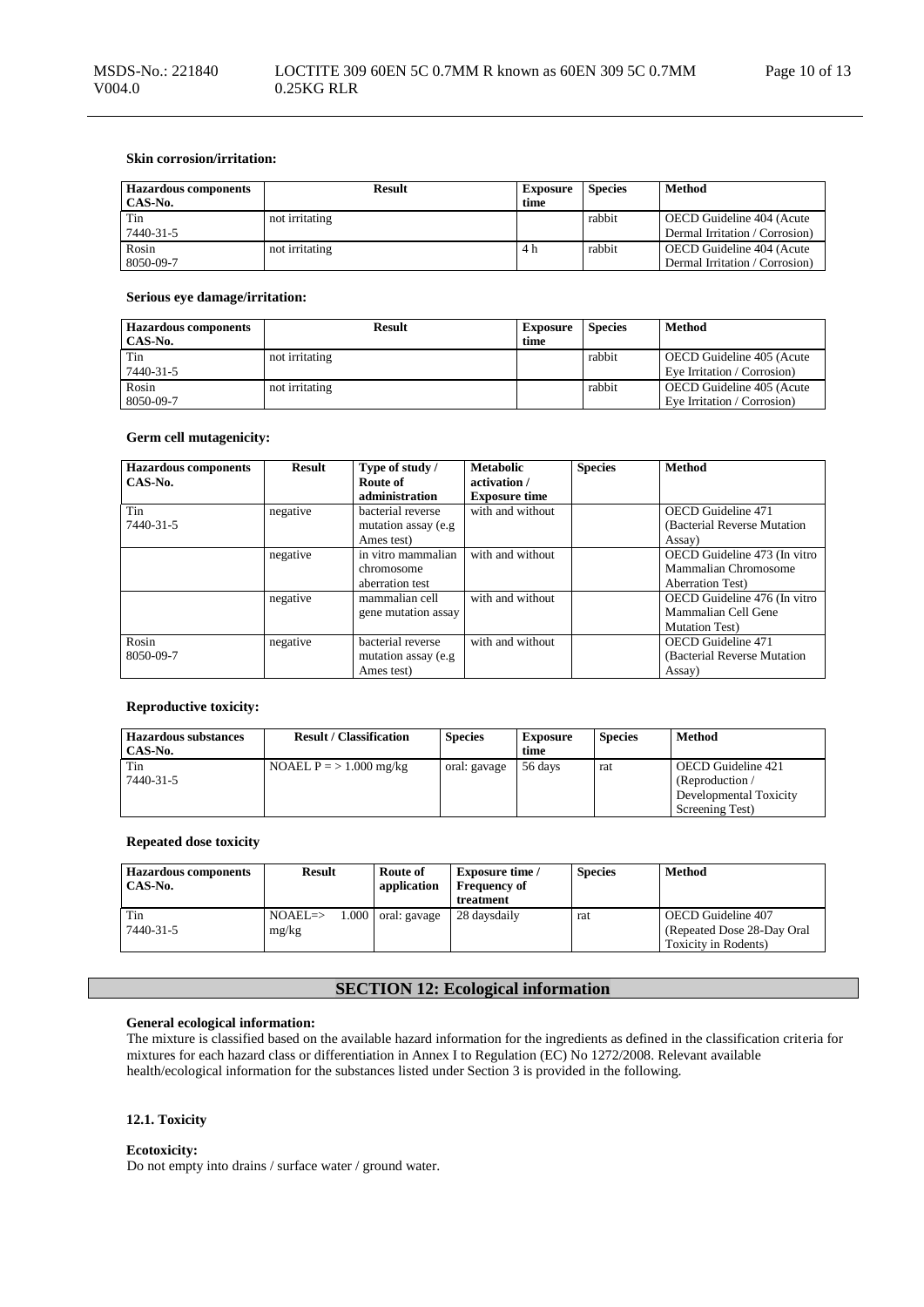| --<br><b>Hazardous components</b> | -- -<br>∕alue | /alue | Acute          | Exposure | Species | <b>Method</b> |
|-----------------------------------|---------------|-------|----------------|----------|---------|---------------|
|                                   |               |       |                |          |         |               |
| $C$ and $N$ .<br>NO.              | tvpe          |       | √oxicitv<br>m. | time     |         |               |
|                                   |               |       |                |          |         |               |
|                                   |               |       | Study          |          |         |               |
|                                   |               |       |                |          |         |               |

#### **12.2. Persistence and degradability**

#### **Persistence and Biodegradability:**

The product is not biodegradable.

| <b>Hazardous components</b> | Result                | Route of    | <b>Degradability</b> | <b>Method</b>                                                           |
|-----------------------------|-----------------------|-------------|----------------------|-------------------------------------------------------------------------|
| CAS-No.                     |                       | application |                      |                                                                         |
| Rosin<br>8050-09-7          | readily biodegradable | aerobic     | 71 %                 | OECD Guideline 301 D (Ready<br>Biodegradability: Closed Bottle<br>Test) |

### **12.3. Bioaccumulative potential / 12.4. Mobility in soil**

#### **Mobility:**

The product is insoluble and sinks in water.

### **Bioaccumulative potential:**

No data available.

# **Bioaccumulative potential:**

Octanol/Water distribution coefficient: Not applicable

| <b>Hazardous components</b> |           | <b>LogPow</b>   Bioconcentration | Exposure | <b>Species</b> | <b>Temperature</b> | Method                     |
|-----------------------------|-----------|----------------------------------|----------|----------------|--------------------|----------------------------|
| CAS-No.                     |           | factor (BCF)                     | time     |                |                    |                            |
| Rosin                       | $3 - 6.2$ |                                  |          |                |                    | OECD Guideline 117         |
| 8050-09-7                   |           |                                  |          |                |                    | (Partition Coefficient (n- |
|                             |           |                                  |          |                |                    | octanol / water), HPLC     |
|                             |           |                                  |          |                |                    | Method)                    |

#### **12.5. Results of PBT and vPvB assessment**

| <b>Hazardous components</b> | <b>PBT/vPvB</b>                                                                      |
|-----------------------------|--------------------------------------------------------------------------------------|
| CAS-No.                     |                                                                                      |
| Lead                        | Not fulfilling Persistent, Bioaccumulative and Toxic (PBT), very Persistent and very |
| 7439-92-1                   | Bioaccumulative (vPvB) criteria.                                                     |
| Tin                         | Not fulfilling Persistent, Bioaccumulative and Toxic (PBT), very Persistent and very |
| 7440-31-5                   | Bioaccumulative (vPvB) criteria.                                                     |
| Rosin                       | Not fulfilling Persistent, Bioaccumulative and Toxic (PBT), very Persistent and very |
| 8050-09-7                   | Bioaccumulative (vPvB) criteria.                                                     |

#### **12.6. Other adverse effects**

No data available.

# **SECTION 13: Disposal considerations**

### **13.1. Waste treatment methods**

Product disposal:

Collection and delivery to recycling enterprise or other registered elimination institution. Dispose of in accordance with local and national regulations.

Disposal of uncleaned packages: Dispose of as unused product.

Waste code

06 04 05 - wastes containing other heavy metals

The valid EWC waste code numbers are source-related. The manufacturer is therefore unable to specify EWC waste codes for the articles or products used in the various sectors. The EWC codes listed are intended as a recommendation for users. We will be happy to advise you.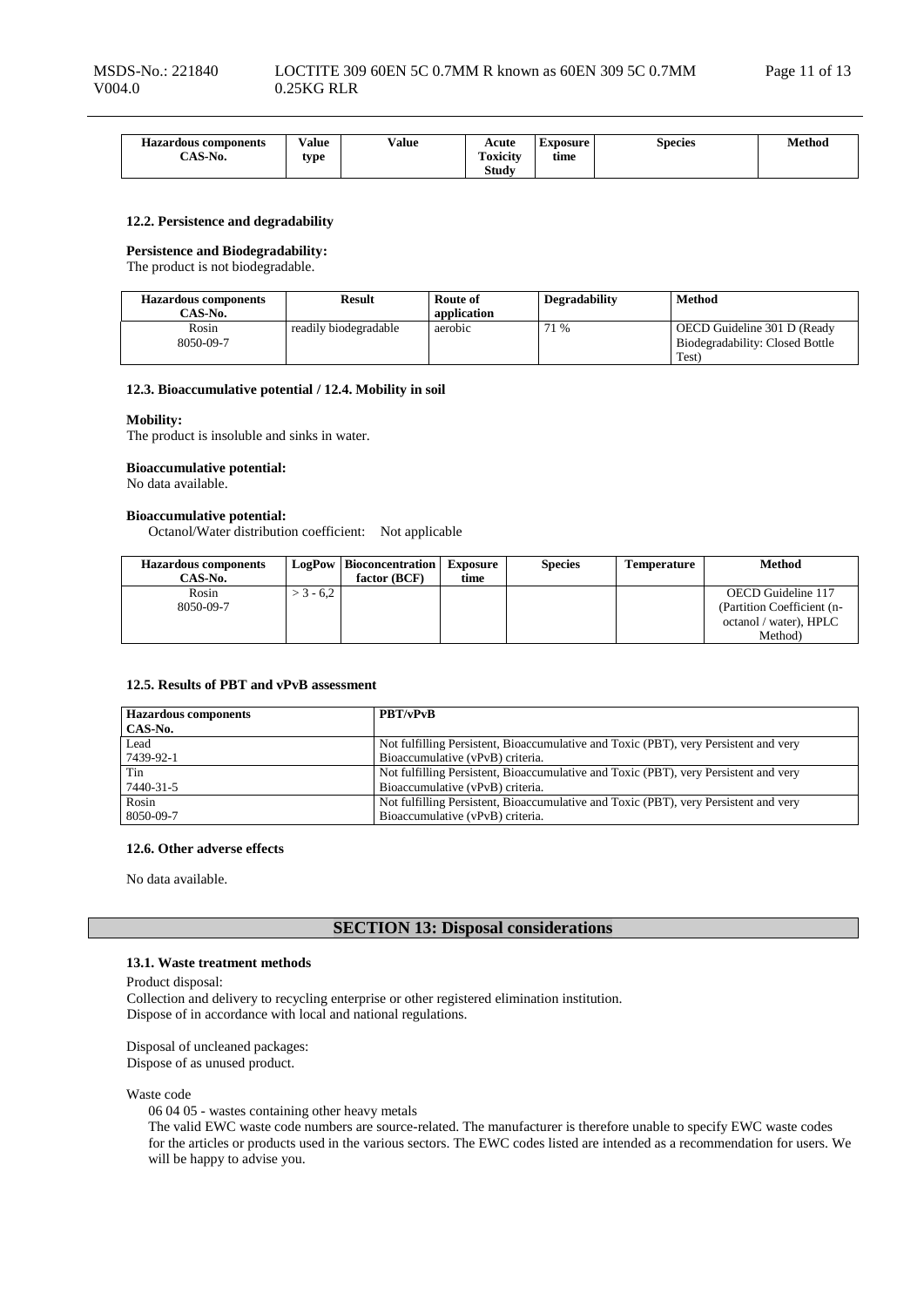# **SECTION 14: Transport information**

| 14.1. | <b>UN</b> number                                                   |
|-------|--------------------------------------------------------------------|
|       | Not hazardous according to RID, ADR, ADN, IMDG, IATA-DGR.          |
| 14.2. | UN proper shipping name                                            |
|       | Not hazardous according to RID, ADR, ADN, IMDG, IATA-DGR.          |
| 14.3. | <b>Transport hazard class(es)</b>                                  |
|       | Not hazardous according to RID, ADR, ADN, IMDG, IATA-DGR.          |
| 14.4. | Packing group                                                      |
|       | Not hazardous according to RID, ADR, ADN, IMDG, IATA-DGR.          |
| 14.5. | <b>Environmental hazards</b>                                       |
|       | Not hazardous according to RID, ADR, ADN, IMDG, IATA-DGR.          |
| 14.6. | <b>Special precautions for user</b>                                |
|       | Not hazardous according to RID, ADR, ADN, IMDG, IATA-DGR.          |
| 14.7. | Transport in bulk according to Annex II of Marpol and the IBC Code |
|       | not applicable                                                     |

# **SECTION 15: Regulatory information**

**15.1. Safety, health and environmental regulations/legislation specific for the substance or mixture**

VOC content (2010/75/EC)  $< 5,0 %$ 

# **15.2. Chemical safety assessment**

A chemical safety assessment has not been carried out.

# **National regulations/information (Great Britain):**

| Remarks | The Health & Safety at Work Act 1974.                                                                                                                 |
|---------|-------------------------------------------------------------------------------------------------------------------------------------------------------|
|         | The Control of Lead at Work Regulations. L132: Control of Lead at Work:                                                                               |
|         | Approved Code of Practice and Guidance.                                                                                                               |
|         | The Control of Substances Hazardous to Health Regulations. L5: General                                                                                |
|         | Approved Code of Practice to the COSHH Regulations. HS(G)97:A Step by Step                                                                            |
|         | Guide to the COSHH Regulations. $HS(G)$ 193:COSHH essentials: Easy steps to                                                                           |
|         | control chemicals.                                                                                                                                    |
|         | IND (G)248L:Solder fume and you. IND(G)249L:Controlling health risks from                                                                             |
|         | rosin (colophony) based solder fluxes.                                                                                                                |
|         | Employees should be under medical surveillance if the risk assessment made                                                                            |
|         | under the Control of Lead at Work Regulations indicates they are likely to be                                                                         |
|         | exposed to significant concentrations of lead, or if an Employment Medical                                                                            |
|         | Advisor or appointed doctor so certifies.                                                                                                             |
|         | A woman employed on work which exposes her to lead should notify her                                                                                  |
|         | employer as soon as possible if she becomes pregnant. The Employment Medical                                                                          |
|         | Advisor / Appointed Doctor should be informed of the pregnancy.                                                                                       |
|         | Under the Management of Health and Safety at Work Regulations, employers are                                                                          |
|         | required to assess the particular risks to health at work of pregnant workers and<br>workers who have recently given birth or who are breast feeding. |
|         |                                                                                                                                                       |